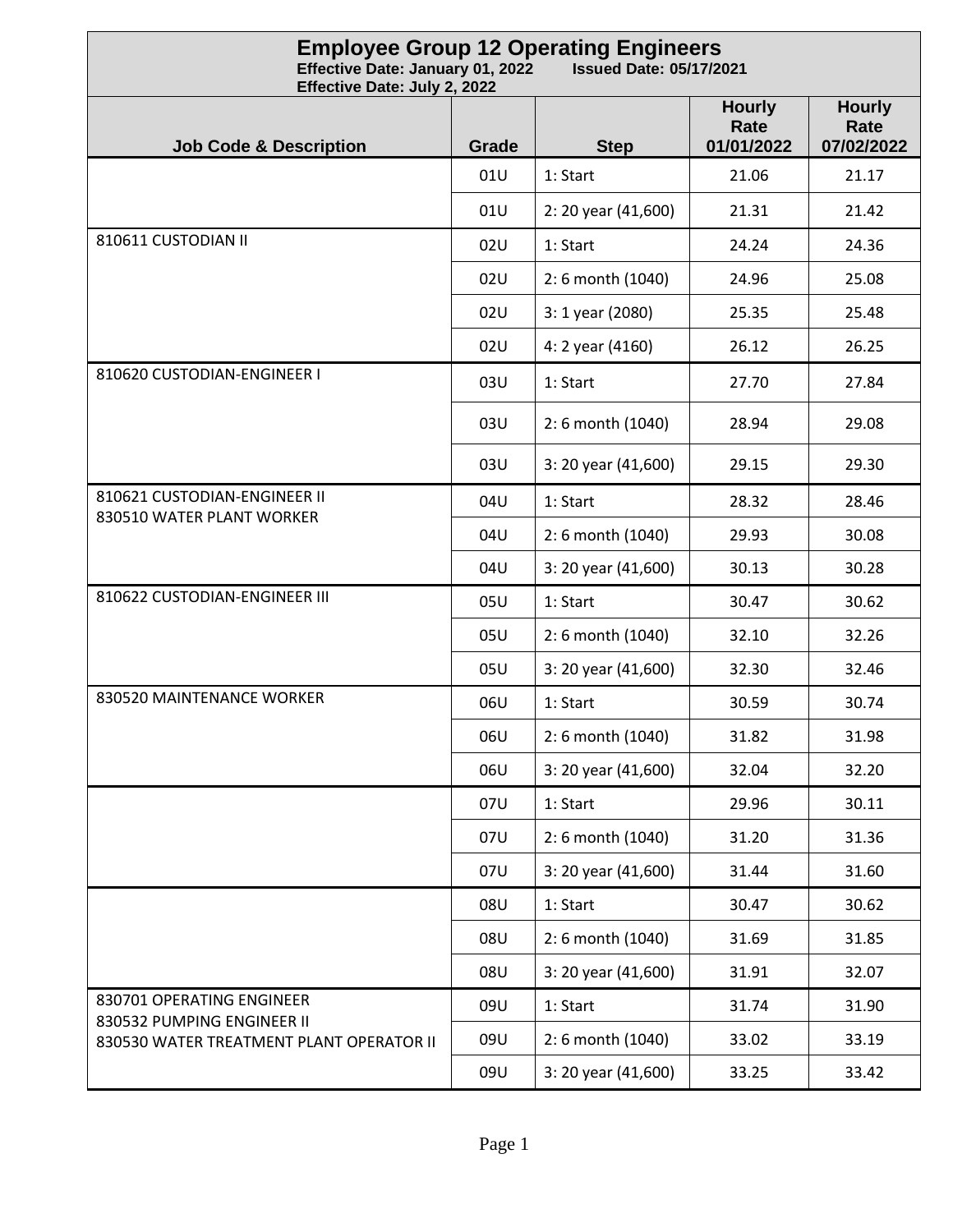| 840340 SEWER PUMPING STATION OPERATOR | <b>10U</b> | 1: Start            | 33.14 | 33.31 |
|---------------------------------------|------------|---------------------|-------|-------|
|                                       | <b>10U</b> | 2:6 month (1040)    | 34.32 | 34.49 |
|                                       | <b>10U</b> | 3: 20 year (41,600) | 34.58 | 34.75 |
| 830531 CHEMICAL FEED SYSTEM REPAIRER  | <b>11U</b> | 1: Start            | 33.31 | 33.48 |
|                                       | <b>11U</b> | 2:6 month (1040)    | 34.59 | 34.76 |
|                                       | <b>11U</b> | 3: 20 year (41,600) | 34.81 | 34.98 |
| 830710 LEAD OPERATING ENGINEER        | <b>12U</b> | 1: Start            | 34.48 | 34.65 |
|                                       | <b>12U</b> | 2:6 month (1040)    | 35.90 | 36.08 |
|                                       | <b>12U</b> | 3: 20 year (41,600) | 36.10 | 36.28 |
|                                       | 13A        | 1: Start            | 20.42 | 20.52 |
|                                       | 13A        | 2:6 month (1040)    | 21.28 | 21.39 |
|                                       | 13A        | 3: 1 year (2080)    | 22.01 | 22.12 |
|                                       | 13A        | 4: 2 year (4160)    | 22.85 | 22.96 |
|                                       | 13A        | 5: 3 year (6240)    | 23.77 | 23.89 |
|                                       | 13A        | 6: 5 year (10,400)  | 24.69 | 24.81 |
|                                       | 13A        | 7: 10 year (20,800) | 25.22 | 25.35 |
|                                       | 13A        | 8: 15 year (31,200) | 25.86 | 25.99 |
| 810610 CUSTODIAN I                    | 13M        | 1: Start            | 16.58 | 16.66 |
|                                       | 13M        | 2:6 month (1040)    | 17.17 | 17.26 |
|                                       | 13M        | 3: 1 year (2080)    | 17.71 | 17.80 |
|                                       | 13M        | 4: 2 year (4160)    | 18.28 | 18.37 |
|                                       | 13M        | 5: 3 year (6240)    | 18.90 | 18.99 |
|                                       | 13M        | 6: 5 year (10,400)  | 19.57 | 19.67 |
|                                       | 13M        | 7: 10 year (20,800) | 19.97 | 20.07 |
|                                       | 13M        | 8: 15 year (31,200) | 20.41 | 20.51 |
|                                       | <b>13U</b> | 1: Start            | 27.72 | 27.86 |
|                                       | <b>13U</b> | 2:6 month (1040)    | 29.00 | 29.15 |
|                                       | <b>13U</b> | 3: 20 year (41,600) | 29.20 | 29.35 |
|                                       | <b>15U</b> | 1: Start            | 29.90 | 30.05 |
|                                       | <b>15U</b> | 2:6 month (1040)    | 31.52 | 31.68 |
|                                       | <b>15U</b> | 3: 20 year (41,600) | 31.73 | 31.89 |
|                                       | <b>16U</b> | 1: Start            | 31.52 | 31.68 |
|                                       | <b>16U</b> | 2:6 month (1040)    | 32.74 | 32.90 |
|                                       | <b>16U</b> | 3: 20 year (41,600) | 32.94 | 33.10 |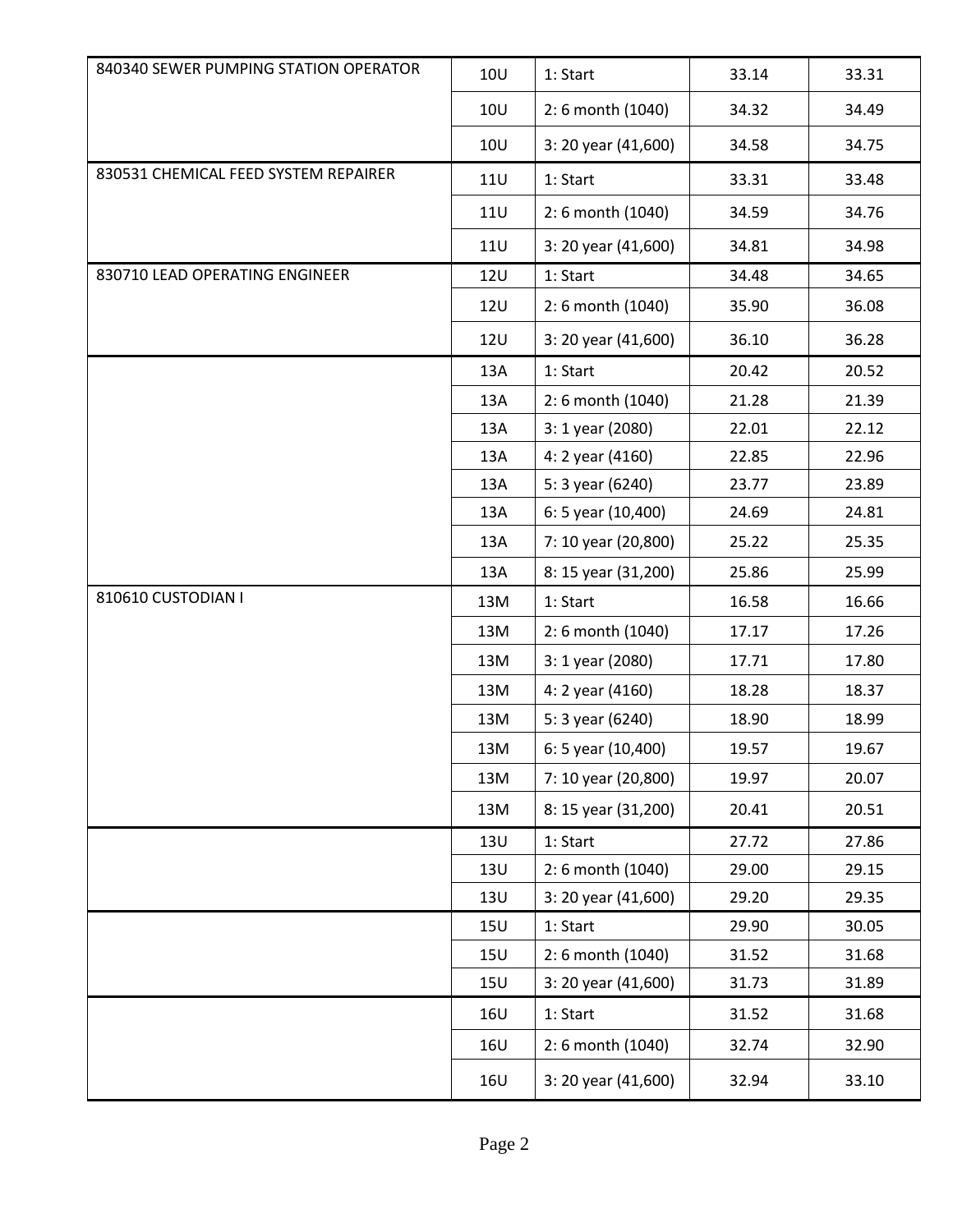| 630501 SPRWS SAFETY AND SECURITY OFFICER | 017        | 1: Start            | 18.50 | 18.59 |
|------------------------------------------|------------|---------------------|-------|-------|
|                                          | 017        | 2:6 month (1040)    | 19.02 | 19.12 |
|                                          | 017        | 3: 1 year (2080)    | 19.85 | 19.95 |
|                                          | 017        | 4: 2 year (4160)    | 20.68 | 20.78 |
|                                          | 017        | 5: 3 year (6240)    | 21.76 | 21.87 |
|                                          | 017        | 6: 5 year (10,400)  | 22.85 | 22.96 |
|                                          | 017        | 7: 10 year (20,800) | 23.93 | 24.05 |
|                                          | 017        | 8: 15 year (31,200) | 25.02 | 25.15 |
| 630201 SECURITY/SAFETY OFFICER-LIBRARY   | 17A        | 1: Start            | 21.49 | 21.60 |
|                                          | 17A        | 2:6 month (1040)    | 22.17 | 22.28 |
|                                          | 17A        | 3: 1 year (2080)    | 22.89 | 23.00 |
|                                          | 17A        | 4: 2 year (4160)    | 23.70 | 23.82 |
|                                          | 17A        | 5: 3 year (6240)    | 24.51 | 24.63 |
|                                          | 17A        | 6: 5 year (10,400)  | 25.42 | 25.55 |
|                                          | 17A        | 7: 10 year (20,800) | 26.08 | 26.21 |
|                                          | 17A        | 8: 15 year (31,200) | 26.64 | 26.77 |
| 810600 CUSTODIAN-ENGINEER TRAINEE        | 17U        | 1: Start            | 14.95 | 15.02 |
|                                          | 17U        | 2:6 month (1040)    | 15.42 | 15.50 |
|                                          | 17U        | 3: 20 year (41,600) | 15.63 | 15.71 |
|                                          | <b>18U</b> | 1: Start            | 21.57 | 21.68 |
|                                          | <b>18U</b> | 2:6 month (1040)    | 22.22 | 22.33 |
|                                          | 18U        | 3: 1 year (2080)    | 22.68 | 22.79 |
|                                          | <b>18U</b> | 4: 2 year (4160)    | 23.45 | 23.57 |
| 811201 BUILDING MAINTENANCE ENGINEER     | <b>20U</b> | 1: Start            | 31.88 | 32.04 |
|                                          | <b>20U</b> | 2: 20 year (41,600) | 32.07 | 32.23 |
| 630110 PARK SECURITY OFFICER             | <b>21U</b> | 1: Start            | 15.77 | 15.85 |
|                                          | <b>21U</b> | 2:6 month (1040)    | 16.32 | 16.40 |
|                                          | <b>21U</b> | 3: 1 year (2080)    | 17.20 | 17.29 |
|                                          | <b>21U</b> | 4: 2 year (4160)    | 18.27 | 18.36 |
|                                          | <b>21U</b> | 5: 3 year (6240)    | 19.37 | 19.47 |
|                                          | <b>21U</b> | 6: 5 year (10,400)  | 20.45 | 20.55 |
|                                          | <b>21U</b> | 7: 10 year (20,800) | 21.22 | 21.33 |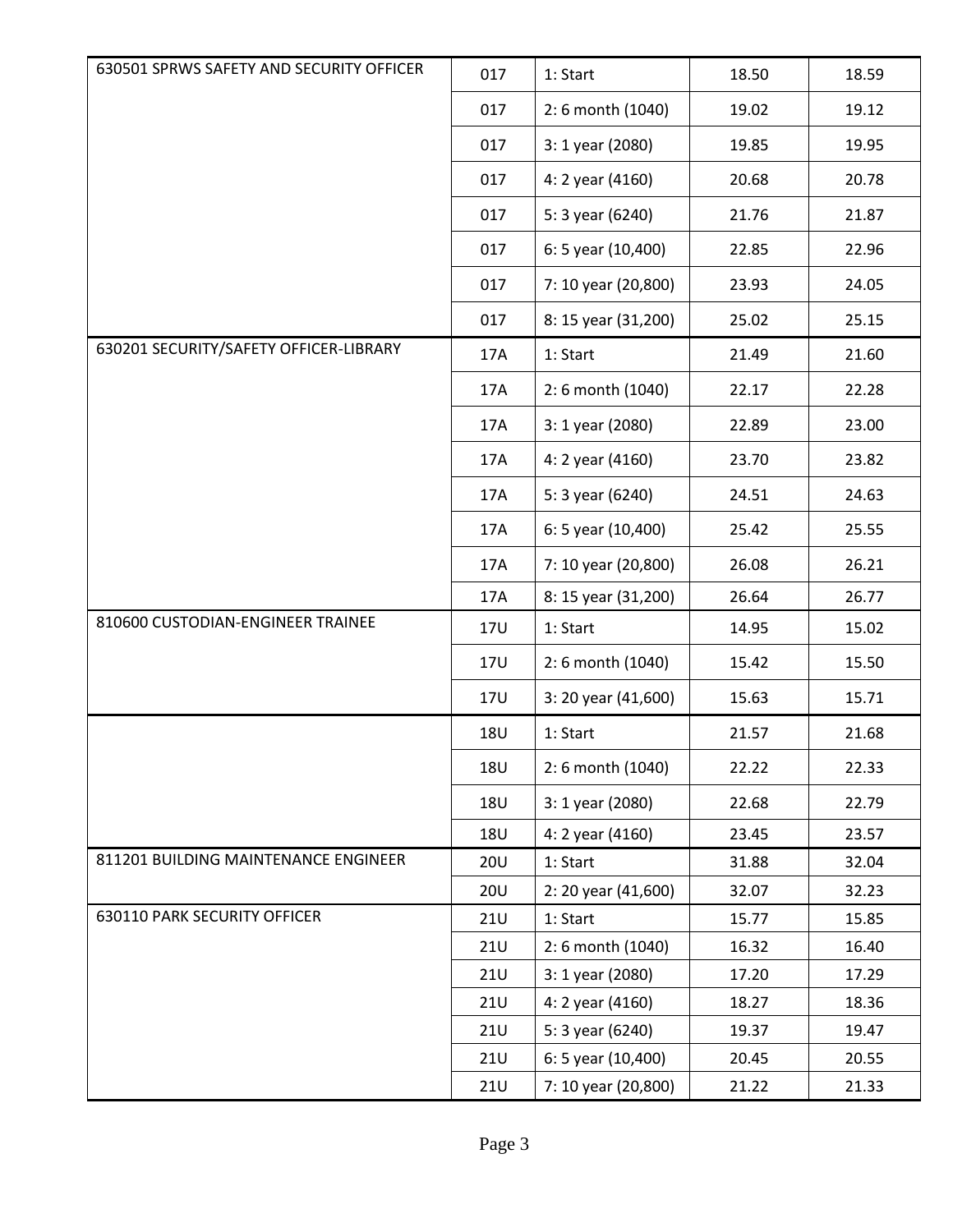| 630120 PARK SECURITY OFFICER LEAD | <b>22U</b> | 1: Start            | 21.04 | 21.15 |
|-----------------------------------|------------|---------------------|-------|-------|
|                                   | 22U        | 2:6 month (1040)    | 21.58 | 21.69 |
|                                   | 22U        | 3: 1 year (2080)    | 22.56 | 22.67 |
|                                   | <b>22U</b> | 4: 2 year (4160)    | 23.43 | 23.55 |
|                                   | 22U        | 5: 3 year (6240)    | 24.53 | 24.65 |
|                                   | 22U        | 6: 5 year (10,400)  | 25.61 | 25.74 |
|                                   | <b>22U</b> | 7: 10 year (20,800) | 26.49 | 26.62 |

# **BENEFITS:**

# **VACATION**

#### Effective **January 1, 2022**:

| <b>Years of Service</b>  | Days of Vacation |
|--------------------------|------------------|
| 1st year thru 4th year   | $14 - (.0539)$   |
| 5th year thru 9th year   | $18 - (.0693)$   |
| 10th year thru 15th year | $21 - (.0808)$   |
| 16th year thru 23rd year | $25 - (.0962)$   |
| 24th year and thereafter | $28 - (.1077)$   |

Vacation accrual rate shall be determined based on calendar years of service for both part-time and fulltime employees.

#### **VACATION SELL BACK**

An employee may also, at the discretion of the Department Head and additionally, limited by the availability of funds in the Department's Budget, sell up to five (5) days, or any portion thereof, of accrued and unused vacation once per year. Such election must be made in writing on or before December 1 of each year. If the employee elects to sell vacation, the payment for such sold vacation shall be made in a lump sum in the nearest full payroll period following the election date. The payment shall be in an amount equal to the number of hours sold times the employee's regular rate of pay in effect as of the date of such election. (See Article 17.6)

# **HOLIDAY ELIGIBILITY**

In order to be eligible for a holiday with pay, an employee must be employed as of the date of the holiday and have paid hours on the payroll for that pay period. For purposes of this section only, non-holiday hours paid include hours actually worked, vacation time, compensatory time, paid leave and sick leave.

# **LIBRARY EMPLOYEES:**

Effective **January 1, 2022:** For all employees assigned to the Library, the Day after Thanksgiving shall be considered a normal work day and Christmas Eve shall be recognized and observed as a paid holiday. **PROBATION PERIOD**

Effective **January 1, 2019**: One (1) year

# **2022 HEALTH INSURANCE**

Effective **January 2022**, for each eligible employee covered by this Agreement who is employed full-time and who selects City-provided employee health insurance coverage, the Employer agrees to contribute the following amounts per month: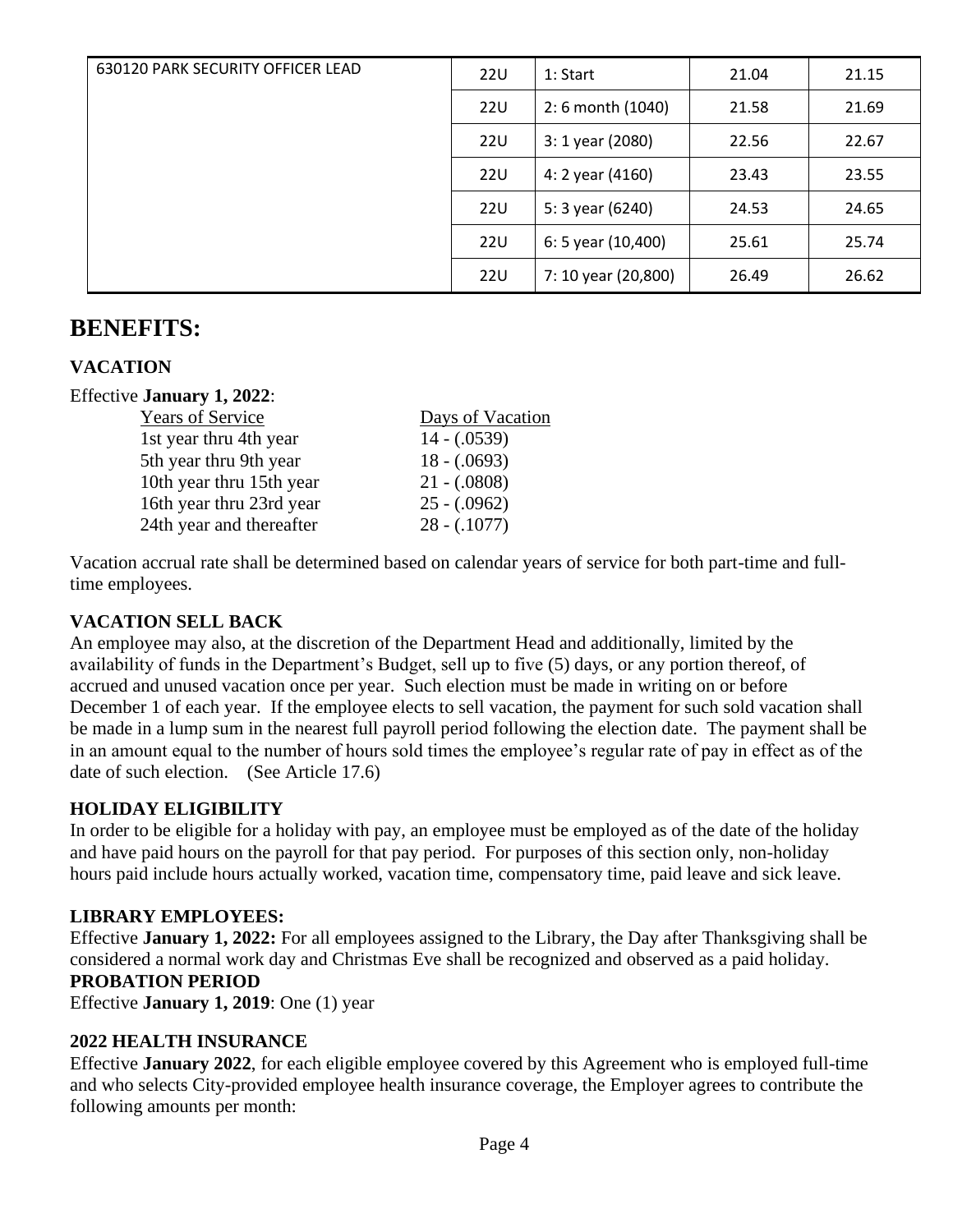# **2022 HEALTH INSURANCE (Continued)**

# **Choice Passport Plan:**

2021 contributions plus eighty-two and one-half percent (82.5%) of the premium increase for 2022, after any plan design changes; employees shall be responsible for the 2021 employee contribution, plus seventeen and one-half percent (17.5%) of the premium increase for 2022, after any plan design changes.

Based on a 3.5% premium increase, this results in the following Employer contributions:

- **Single:** \$691.46 plus \$225 per quarter to be deposited in a VEBA account (plus an additional \$225 per quarter in a VEBA for completion of 2021 Wellness Program). Employee share: \$21.08 /month.
- **Family:** \$1632.66, plus \$135 per quarter to be deposited in a VEBA account (plus an additional \$225 per quarter in a VEBA for completion of 2021 Wellness Program). Employee share: \$227.72 /month.

# **Elect Plan:**

The lesser of the Employer's contribution for the Choice Passport Plan for 2022; or the actual cost of the Elect Plan premium. Employees shall be responsible for the difference between the monthly premium and the Employer's monthly contribution.

Based on a 3.5% premium increase for the Choice Passport Plan, this results in the following Employer contributions:

- **Single:** \$663.26, plus \$225 per quarter to be deposited in a VEBA account (plus an additional \$225 per quarter in a VEBA for completion of 2021Wellness Program). Employee share: \$0.00/month.
- **Family:** \$1632.66 plus \$135 per quarter to be deposited in a VEBA account (plus an additional \$225 per quarter in a VEBA for completion of 2021 Wellness Program). Employee share: \$99.58 /month.

# **ACO Plan:**

The lesser of the Employer's contribution for the Choice Passport Plan for 2022; or the actual cost of the ACO Plan premium. Employees shall be responsible for the difference between the monthly premium and the Employer's monthly contribution.

Based on a 3.5% premium increase for the Choice Passport Plan, this results in the following Employer contributions:

- **Single:** \$642.26, plus \$225 per quarter to be deposited in a VEBA account (plus an additional \$225 per quarter in a VEBA for completion of 2021 Wellness Program). Employee share: \$0.00/month.
- **Family:** \$1632.66, plus \$135 quarter to be deposited in a VEBA account (plus an additional \$225 per quarter in a VEBA for completion of 2021Wellness Program). Employee share: \$44.70/month.

#### **Passport Copay Plan:**

Single: \$398.88 (Employee share: \$511.88/month)

Family: \$748.22 (Employee share: \$1640.80/month)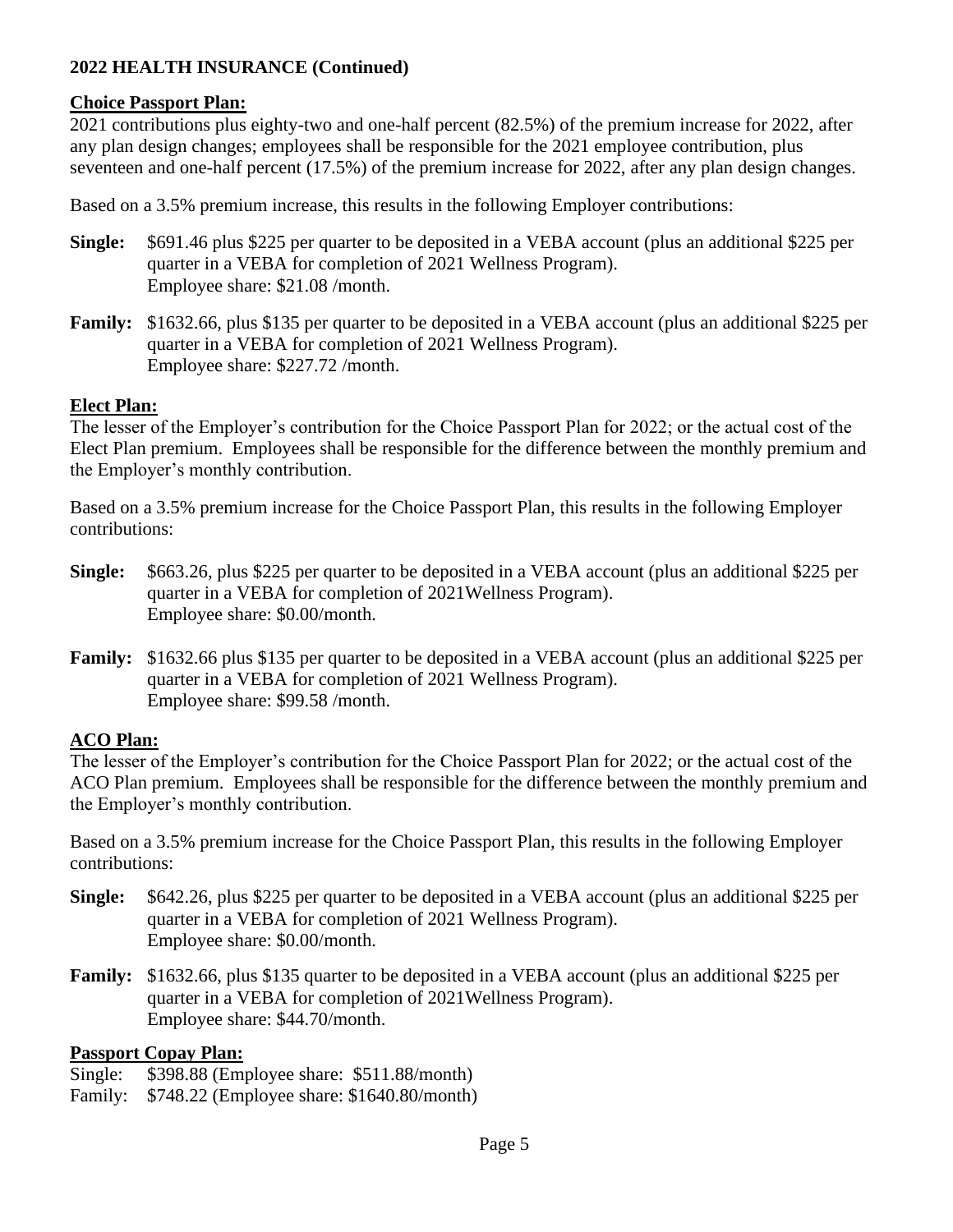# **SICK LEAVE ACCRUAL**

Effective **January 1, 2019**, sick leave shall be accumulated at the rate of .0500 of a working hour for each hour on the payroll, excluding overtime (13 days per year).

# **OUT OF TITLE**

After 15 consecutive work days

# **REINSTATEMENT RIGHTS AFTER LAYOFF**

Two years

# **SICK LEAVE CONVERSION**

140 days (1120 hours) of accumulated sick leave - employee may convert up to 10 days sick leave for 5 days' vacation. The maximum number of days' vacation allowed by the conversion of sick leave credits shall be no more than five days in any one "vacation year". Based on calendar year.

# **FUNERAL LEAVE**

Employee shall be granted such leave to attend the funeral of the employee's grandparent or grandchild and as much time as the Employer deems necessary for the death of the employee's mother, father, spouse, child, brother, sister, mother-in-law, father-in-law or other person who is a member of the household.

# **SEVERANCE PAY**

The employee must have a minimum of 12 years of service and 600 hours of sick leave credits at the time of his/her separation of service from the City.

| Minimum 12 years of service and | Severance |
|---------------------------------|-----------|
| accrued sick leave credits of:  |           |
| 600                             | \$4,000   |
| 700                             | \$5,000   |
| 800                             | \$6,000   |
| 900                             | \$ 7,000  |
| 1000                            | \$8,000   |
| 1100                            | \$9,000   |
| 1200                            | \$10,000  |
| 1300                            | \$11,000  |
| 1400                            | \$12,000  |
| 1500                            | \$13,000  |
| 1600                            | \$14,000  |
| 1700                            | \$15,000  |

\*For the purpose of this Article, service requirements for severance eligibility will not include years of service with the Independent School District No. 625 for employees hired by the City or transferred to the City after December 31, 1998.

For any employee who is eligible to receive severance from the City under this Article, the City will contribute 105% of the full amount of their severance payment to a post-employment health plan in lieu of any cash payment to the employee.

Employees who intend to voluntarily leave City employment must provide two (2) weeks' notice of their intent to leave employment to be eligible for severance.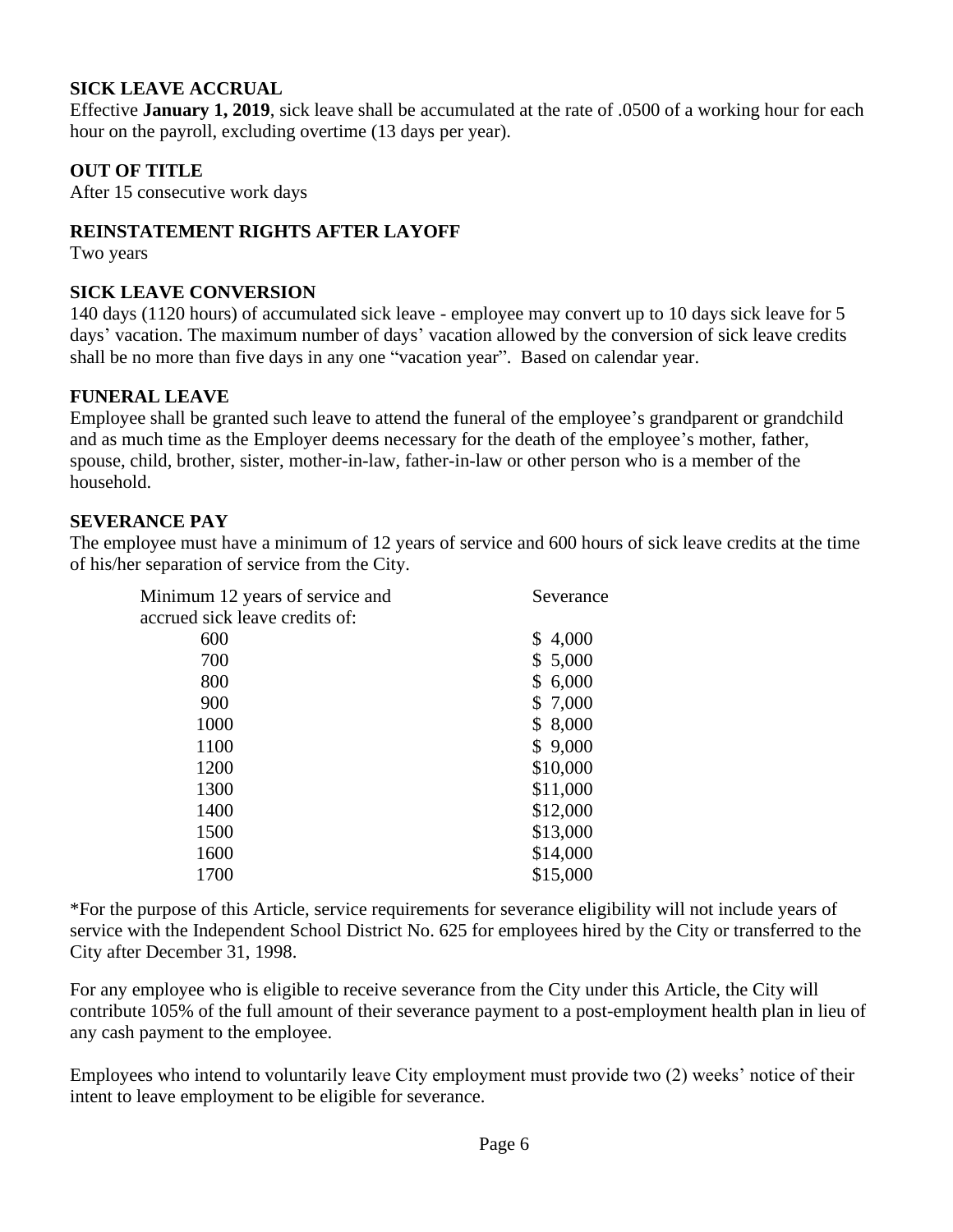# **SICK LEAVE USAGE**

In the case of a serious illness or disability of an employee's family member, the head of the department shall grant leave with pay in order for the employee to care for or make arrangements for the care of such sick or disabled persons. Such paid leave shall be drawn from the employees accumulated sick leave credits. Use of such sick leave shall be limited to 160 hours in any 12 month period.

# **OVERTIME**

Compensatory time on a time and one-half basis or by being paid on a time and one-half basis for such overtime work.

# **CALL IN PAY**

When an employee is called to work he/she shall receive two (2) hours pay if not put to work. If an employee is called to work and commences work, he/she shall be guaranteed four straight time hours pay, or one and one-half (1.5) times the employee's normal hourly rate for the actual number of hours worked, whichever is greater.

# **PREMIUM PAY**

\$.25 per hour for all swing stage work, such as any work performed from a boatswain's chair or a swing scaffold, fifty (50) feet or more above the ground.

# **DEFERRED COMPENSATION**

Employees with at least one (1) year of certified City service will be eligible for a deferred compensation match in the following amounts. (See Article 22 for eligibility requirements)

# Effective **January 1, 2022:**

| 1 - 9 years of service:   | \$300.00 per year |
|---------------------------|-------------------|
| 10 - 19 years of service: | \$700.00 per year |
| $20+$ years of service:   | \$900.00 per year |

# **SAFETY SHOES**

Effective **January 1, 2022** this amount shall be increased to \$200.00 per year. The contribution shall be made as a cash payment to be placed on the paycheck. The Employer contribution shall apply only to those employees who are required by the Employer to wear protective shoes or boots.

For full-time permanent Park Security Officers, Police Security Rangers and \*Park Ranger the City shall reimburse fifty (50%) of the cost of boots for employees to a maximum of \$50.00 per year.

Full-time, permanent Park Security Officers shall receive a \$75 boot allowance. This contribution shall be made as a cash payment to be placed on the paycheck

# **NIGHT DIFFERENTIAL**

Effective **January 1, 2019**, any employee who works between the hours of 6:00 p.m. and 6:00 a.m., there shall be a night differential of six-and one-half percent (6.5%) for such hours.